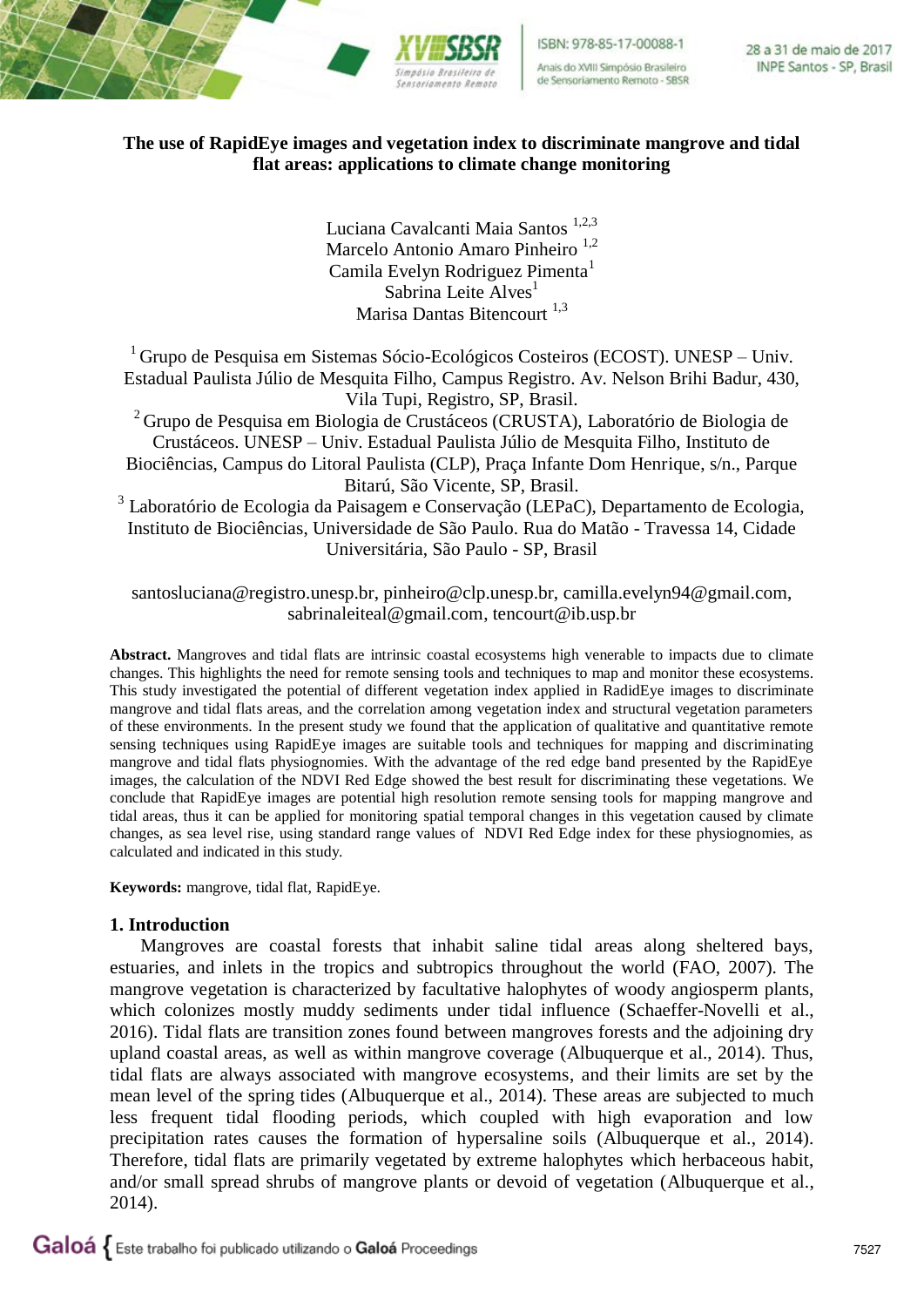

ISBN: 978-85-17-00088-1 Anais do XVIII Simpósio Brasileiro de Sensoriamento Remoto - SBSR

Although mangroves and tidal flats occur in the same coastal environment and integer a unique ecosystem, they are characterized by distinct vegetation composition and structure and soil features. Exposure and sensitivity of mangrove species and ecosystems make them extremely vulnerable to environmental impacts and potential indicators of sea level and climate-driven environmental change (Schaeffer-Novelli et al., 2016). In this context, mapping and monitoring mangroves and tidal flats are extremely important to assess climate changes effects on coastal areas.

Analysis of vegetation and detection of changes in vegetation patterns are keys to natural resource assessment and monitoring (Eastman, 2012), and can aid in mitigating environmental impacts, as those cause by climate changes. For this purpose, remote sensing techniques as vegetation index have been used in a variety of contexts to assess green biomass and have also been used as a proxy to overall environmental change. As a consequence, special interest has been focused on the assessment of green biomass in environments where soil background becomes a significant component of the signal detected (Eastman, 2012). Therefore this remote sensing technique has a potential applicability to distinguish between mangrove and tidal flat vegetation in coastal landscapes. This is very relevant, when we consider that with climate changes, as the sea level rise, it is expect to occur changes among these habitat extent, as the replacement of tidal flats by mangroves, and the inland intrusion of tidal flats.

This study aims to investigate the potential of different vegetation index applied in RadidEye images to discriminate mangrove and tidal flats areas, and the correlation among vegetation index and structural vegetation parameters of these environments. The potential of the methodology and results achieved were discussed in the view of monitoring coastal environments in the context of climatic changes.

# **2. Methodology**

## **2.1 Study Area**

The study area is located in the State of São Paulo, and is part of the south most part of the Baixada Santista, integrating the municipality of Peruíbe It corresponds to the coastal area associated to River Ulna (Figure 1). The study area is part of a conservation unit of integral protection called Juréia-Itatins Ecological Station (ESEC). In this area mangrove and the coastal landscape show high conservation state, thus they are under legal protection.



Figure 1. Study Area: coastal area associated to River Ulna, in Peruíbe, São Paulo.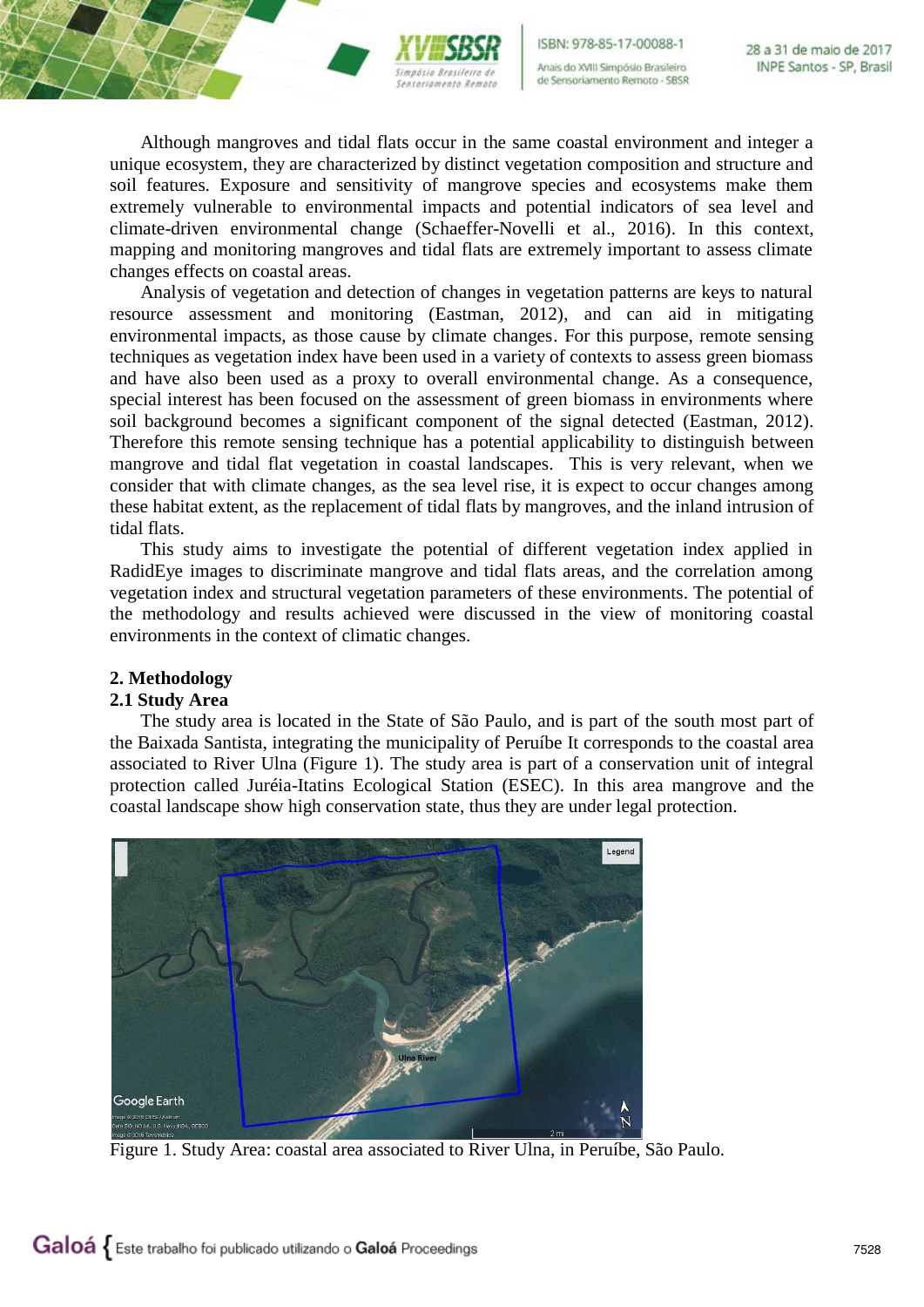ISBN: 978-85-17-00088-1 Anais do XVIII Simpósio Brasileiro de Sensoriamento Remoto - SBSR

### **2.2. Remote Sensing**

The image RapidEye (Table 1) was acquired on the GeoCatalogo website, as part of an agreement between the CRUSTA laboratory and the MMA (Brazilian Environmental Ministry). The image was processed using the IDRISI software. Firstly, it was geometrically correct, using the IDRISI function *Resample*, based on GPS points collected on field. After that, the image was subject to an atmospheric correction using the Chavez's Cos(t) model by the module *Atmosc* (Eastman, 2012). The Cos(t) model was developed by Chavez (1996) as a technique for approximation that works well in these instances. It incorporates all of the elements of the Dark Object Subtraction model plus a procedure for estimating the effects of absorption by atmospheric gases and Rayleigh scattering. It requires no additional parameters over the Dark Object Subtraction model and estimates these additional elements based on the cosine of the solar zenith angle (Eastman, 2012). This operation performs together the atmospheric and radiometric corrections. For the radiometric calibration we used the option offset/gain, with a gain of 0.0009999999776482582, according the image metadata. All the data necessary for the Cos(t) model correction, was obtained in the RapidEye metadata.

Simpásio Reasileiro de

Sensariamento Remoto

Then we performed different color compositions with the different image's bands (Table 1), using the IDRISI function *Composite* and applying a contrast stretch type linear with saturation points. We selected the best color composite for visual interpretation, which was carried out based on color, texture, shape, size, structure and position attributes (e.g. Santos et al., 2014). In the visual interpretation we discriminated the classes: 1) tidal flat with sandy soil influence, 2) tidal flat without sandy soil influence, 3) mangrove and 4) Atlantic forest.

With the aim to evaluate the best quantitative method to discriminate between mangrove and intertidal flat vegetations, we calculated different vegetation index (Table 2). Then the different vegetation index images were generated using IDRISI module *image processing*, *vegindex*. Only the EVI index was calculated using the IDRISI *Image Calculator*, because its function was not implemented in the software. Finally, each vegetation index image was reclassified using an interval of index values typical of each vegetation classes: 1) tidal flat with sandy soil influence, 2) tidal flat without sandy soil influence, 3) mangrove and 4) Atlantic forest. Since our focus was in mangrove and tidal flat vegetation, these classes were supported by field data about the vegetation structure.

| <b>Satellite/Sensor</b> | <b>Spatial</b><br><b>Resolutio</b><br>(m)<br>$\mathbf n$ | <b>Band</b>     | Wavelength<br>(nm) | <b>Date</b> | Radiometric<br><b>Resolution</b> |
|-------------------------|----------------------------------------------------------|-----------------|--------------------|-------------|----------------------------------|
|                         |                                                          | Blue $(1)$      | 440-510            |             |                                  |
| <b>REIS</b> (RapidEye)  |                                                          | Green $(2)$     | 520-590            |             |                                  |
| Earth Imaging           |                                                          | Red(3)          | 630-685            | $2015 -$    | 12 bites                         |
| System)                 |                                                          | Red Edge (4)    | 690-730            | 06-09       |                                  |
|                         |                                                          | Infra-red $(5)$ | 760-850            |             |                                  |

Table 1. Characteristics of the satellite images used in the present study.

Table 2. Different vegetation index applied in the present study.

| Vegetation Index               | Band used in the Function |                                                                                        |  |
|--------------------------------|---------------------------|----------------------------------------------------------------------------------------|--|
|                                | calculation               |                                                                                        |  |
| $NDVI_{Red}$                   | Red and Infra-red         | $NDVI_{Red}$ = pnir - pred/ pnir + pred                                                |  |
| $\text{NDVI}_{\text{RedEdge}}$ | Red and Red Edge          | $NDVI_{RedEdge} = \rho nir - \rho_{RedEdge}/\rho nir + \rho_{RedEdge}$                 |  |
| <b>SAVI</b>                    | Red and Infra-red         | $SAVI = (1 + L)(\rho nir - \rho red)/(\rho nir + \rho red + L)$                        |  |
| <b>EVI</b>                     | Infra-red<br>and<br>Red.  | $EVI = G(\rho_{nir} - \rho_{red})/(L + \rho_{nir} + C_1 \rho_{red} - C_2 \rho_{blue})$ |  |
|                                | blue                      |                                                                                        |  |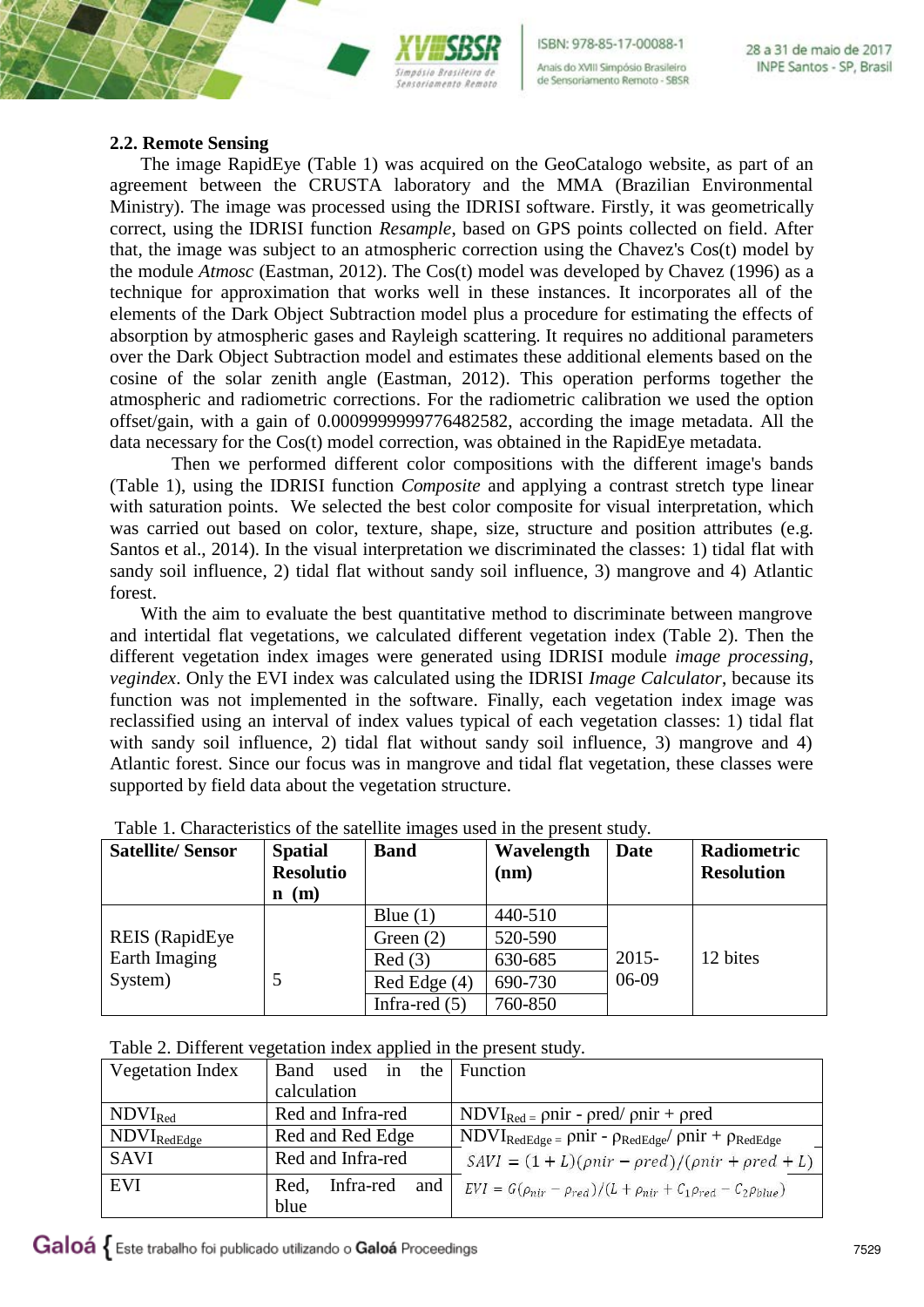### **2.3. Field work: vegetation structure**

In order to support the data generating by the remote sensing techniques, we carried out a field work to characterize the vegetation structure in mangrove and tidal flat without sand, where was possible to sample the tree vegetation. For this, we applied the methodology describe on Schaeffer-Novelli *et al.* (2015). Therefore, plots of 5 m x 5 m were delimitated in mangrove and tidal flat without sand, where the vegetation composition, tree height and diameter were recorded. Then, these data were tabulated in Excel in order to calculate the stand density, diameter and height. A t-student test was carried out to verify significant differences of these parameters among mangrove and tidal flat.

Simpósio Reasileiro de

Sensoriamento Remoto

### **3. Results and Dicussion**

The color composite generated by the bands red (3), red edge (4) and infra-red (5) of the RapidEye image (Figure 2) showed a spatial resolution of 5 m, and a clear discrimination among the vegetation targets, therefore a good product for visual discrimination. In this composite mangroves showed light orange color, medium texture and were located along the river channels which present black in black color and curvilinear shape (Figure 2). By contrast, it was possible to discriminate two types of tidal flat physiognomies, one without influence of sand soil, where the shrub vegetation predominates, which showed dark grey color and fine texture, and another which showed a high influence of the sand soil, exhibiting fine texture and blue/light grey color (Figure 2). Both tidal flat physiognomies are located among the mangrove vegetation, mainly in the transition with the uplands. The Atlantic forest vegetation was also clearly discriminated due to its coarse texture and dark orange color (Figure 2). Here we found a high potential of the qualitative analysis of high-resolution color composite of RapidEye images for mangrove and tidal flat discrimination, despite this images is still scarce in mangrove studies (e.g. Roslani et al., 2014). Images of optical systems of high spatial resolution are recent products of remote sensing and sources of large-scale and detailed information about mangrove vegetation (Santos & Bitencourt, 2016). These tools allow the discrimination and mapping of mangrove plant species or assembly of plant species, detailed characterization of the canopy structure, estimation of green biomass and leaf area index at high spatial detail (Santos & Bitencourt, 2016).



Figure 2. Color composite of Rapid Eye images.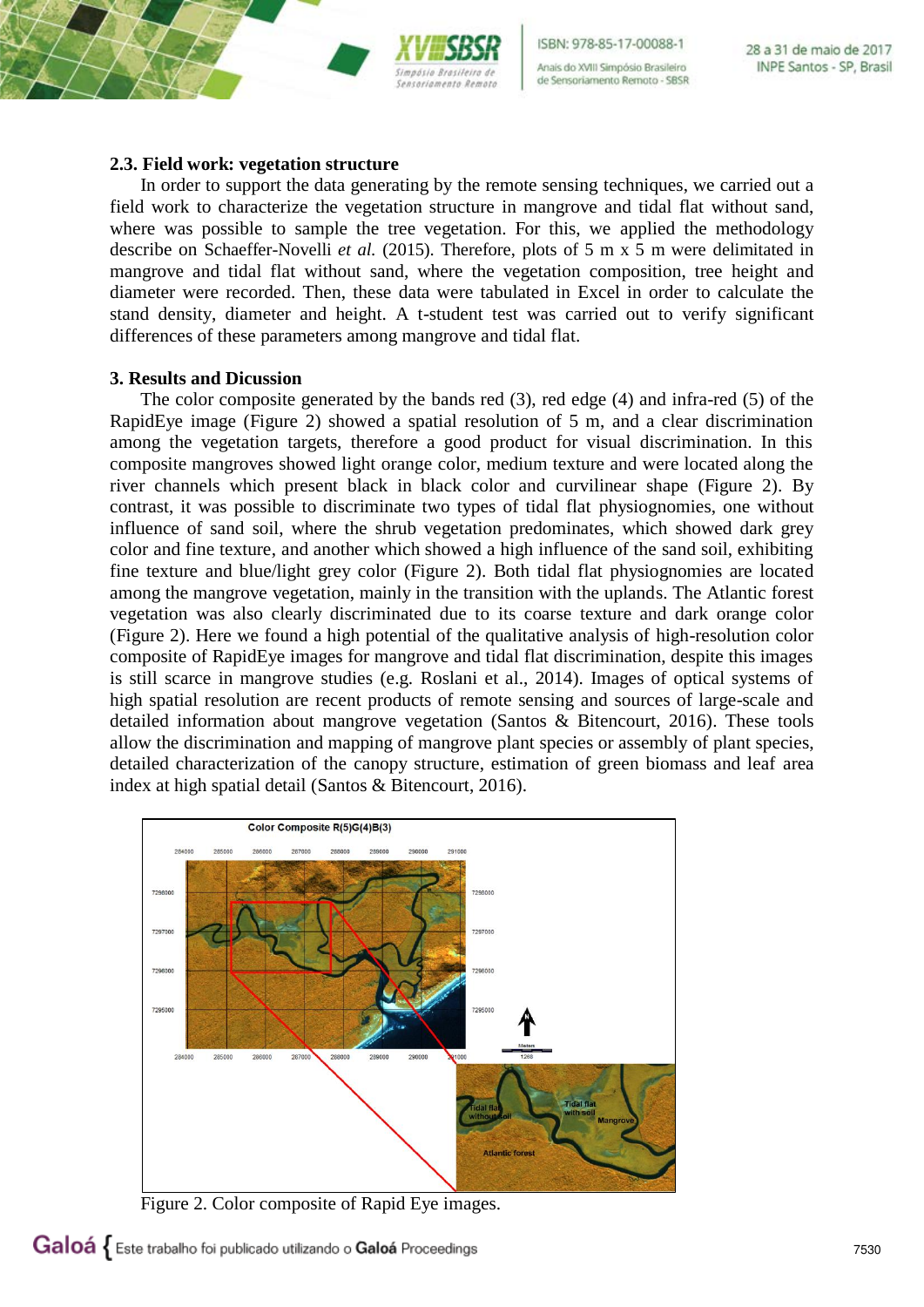

By the application of the quantitative analysis of vegetation index, we also discriminated the mangrove and tidal flat physiognomies (Figures 3 and 4). In all vegetation index, the index values were crescent from tidal flat with soil to Atlantic forest, indicating the degree development and green biomass of the vegetation (Table 2). For example, the lowest vegetation index values were recorded for tidal flat with soil (Table 3), indicating the features of this physiognomy which is characterized by areas with exposed sand soil and grass vegetation. Higher crescent values of vegetation index were recorded for the other vegetation types. For the tidal flat without soil, higher index values (Table 3) indicated its vegetation structure, where is found a higher stand height and density, most due to the high abundance of tress with low diameter (Figures 5a, 5b, 5c). For mangrove, higher vegetation index values were registered (Table 3), indicating its typical vegetation coverage, with higher stand height, and more development stands evidence by lower density due to the occurrence of trees with higher diameters (Figures 5a, 5b, 5c). Moreover, we found differences in the vegetation composition between mangrove and tidal flat without soil. While mangrove is dominated by *Rhizophora mangle*, tidal flat without soil is dominated by *Laguncularia racemosa* (Figure 5c, 5d). This difference in vegetation composition can also be detected by the different pattern color exhibited by each vegetation type in the color composite (Figure 2). Finally, the highest index values were recorded for Atlantic forest, as it is a more dense and developed vegetation than mangroves.

Simpósio Reasileiro de

Sensoriamento Remoto



Figure 3. Different vegetation index calculated for the RapidEye images.

We applied different vegetation indices, with the aim to identify the best to discriminate these vegetations types (Figure 2). Our results indicated that in overall, all the indices applied were effective in discriminating these vegetation types, based on the index range values showed by each vegetation. The NDVI Red and NDVI Red Edge, showed the best results to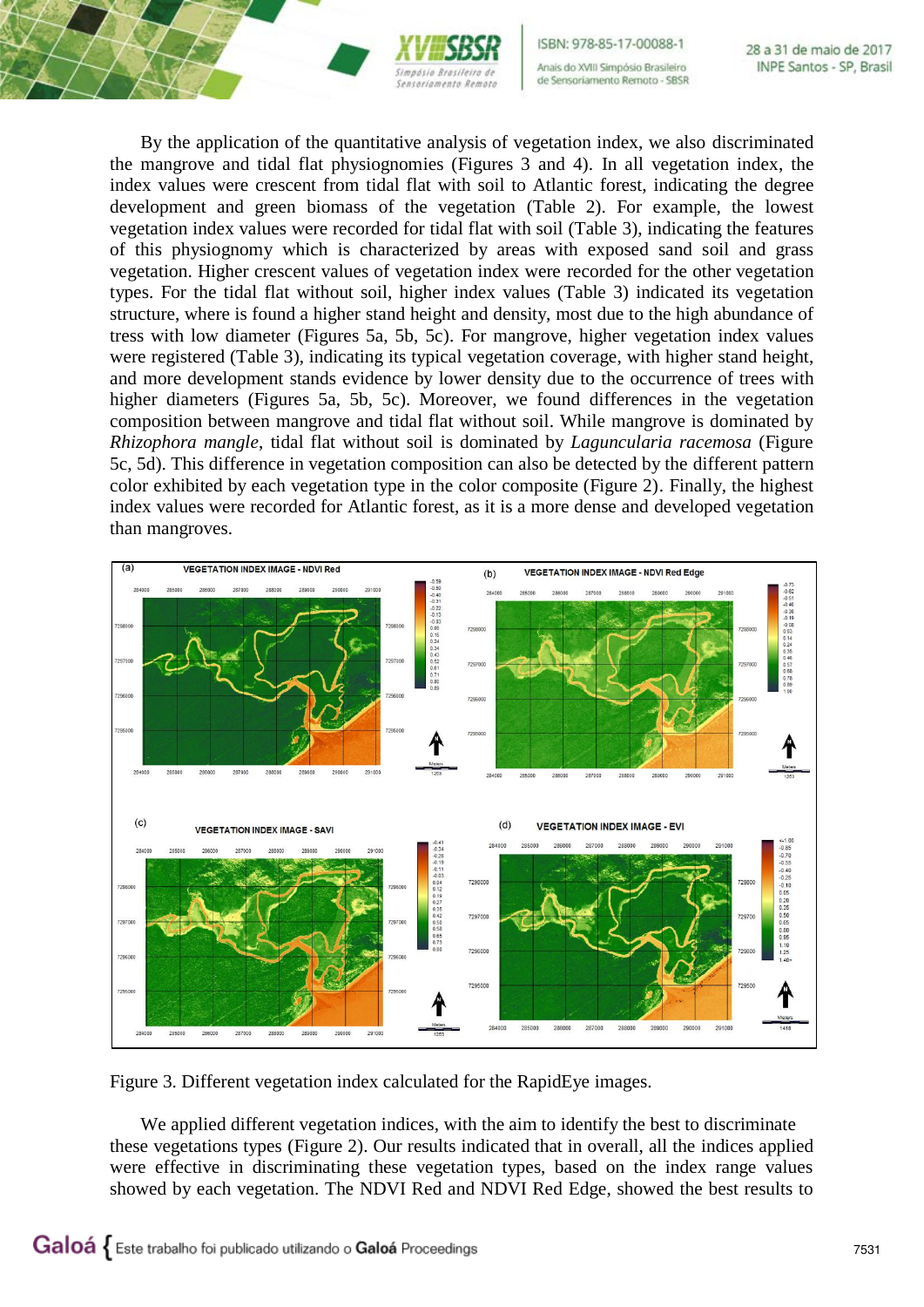

discriminate these vegetation types (Figures 3a, 4a and 4a, 4b). The NDVI index is based on the spectral properties of green vegetation and is an indicator of primary productivity, vegetation biomass, health condition and canopy closure (Giri et al. 2007). The difference among them is that the NDVI Red Edge uses the red edge band instead of the red, used in the classic NDVI. Here we found that mangroves and tidal flats showed lower values of NDVI Red Edge than the NDVI Red Edge (Table 3). This difference can be attributed due to the features of the red edge band which represents the region of abrupt change in leaf reflectance between 680 nm and 780 nm caused by the combined effects of strong chlorophyll absorption in the red and leaf internal scattering in the near infra-red (Gates et al. 1965, Horler et al. 1983). Another difference detected among these indices is that NDVI Red Edge was more effective in discriminating tidal flat with soil from tidal flat without soil and in discriminating mangrove from Atlantic forest (Figures 4a, 4b). This can be due to the lower range values for each class, excepted for Atlantic forest (Table 3), which make this index more precise to discriminate these vegetation types.

Simpósio Reasileiro de

Sensoriamento Remoto

We applied the SAVI index with the aim to minimize the effects of soil background on the vegetation signal, specially for the physiognomy tidal flat with soil, which has a high contribution of the soil in the vegetation reflectance. Despite this, in this index, the tidal flat with soil clearly showed the lowest index value, thus indicating the high influence and presence of the sand soil typical of this physiognomy. Nevertheless, it was less precise in discriminating tidal flat with soil from tidal flat without soil (Figure 4d) than the NDVI Red Edge (Figure 4b). The EVI index recorded the highest amplitude range for the vegetation, and the highest values for tidal flat without soil, mangrove and Atlantic forest, demonstrating that this index is more sensitive to vegetation with high density coverage. Nevertheless, it was not higher precise to discriminate mangrove from Atlantic forest (Figure 4d) than the NDVI Red Edge (Figure 4b).



Figure 4. Reclassification of de vegetation index images.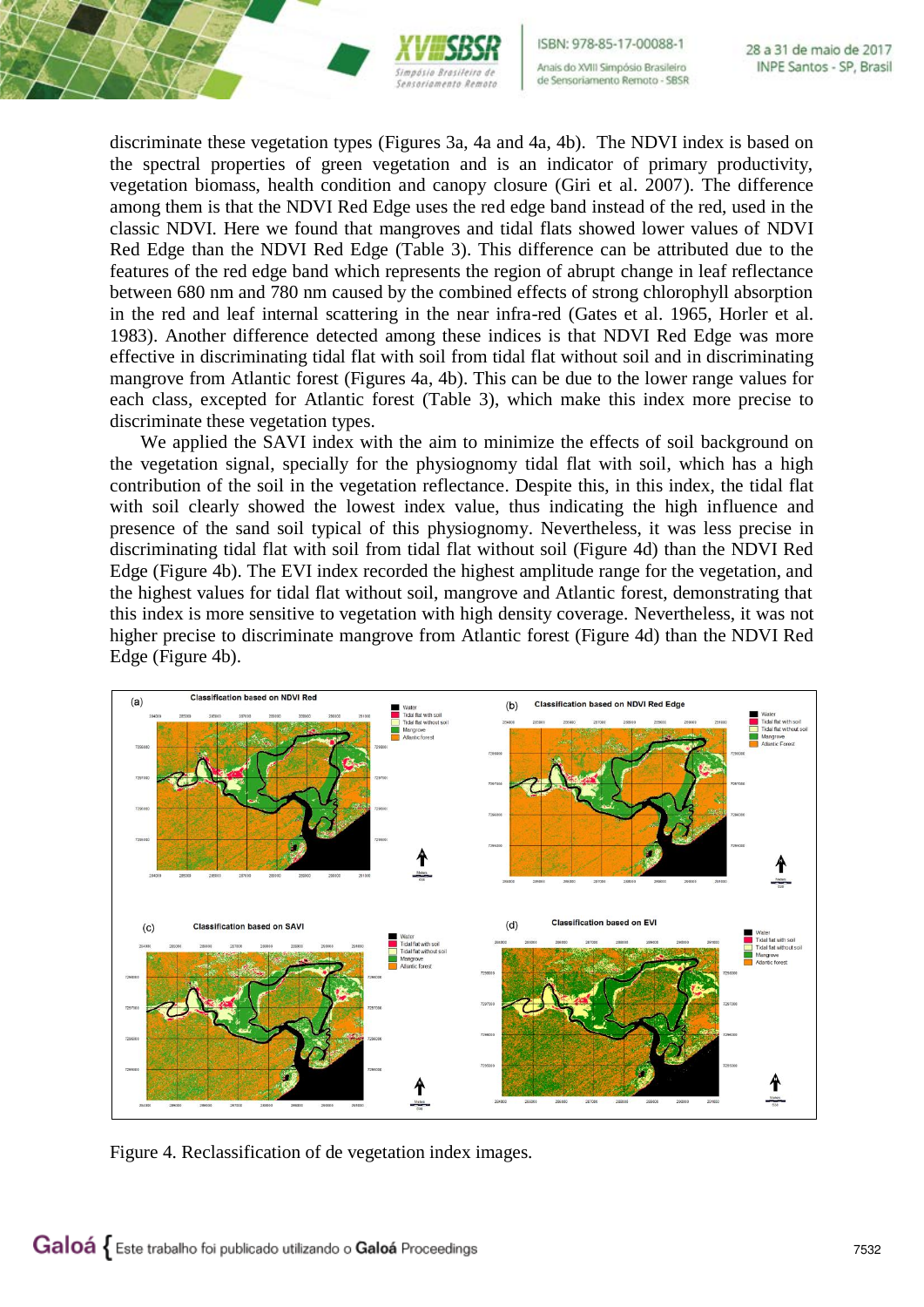

ISBN: 978-85-17-00088-1 Anais do XVIII Simpósio Brasileiro de Sensoriamento Remoto - SBSR

|                                                | $NDVI_{Red}$                                   | $\bf NDVI_{Red\, Edge}$ | <b>SAVI</b>   | <b>EVI</b>    |
|------------------------------------------------|------------------------------------------------|-------------------------|---------------|---------------|
| <b>Tidal flat with</b> $\vert 0.2 - 0.4 \vert$ |                                                | $0.14$ to $0.23$        | $0.10 - 0.20$ | $0.17 - 0.34$ |
| soil                                           |                                                |                         |               |               |
| <b>Tidal</b>                                   | <b>flat</b> $\vert 0.4 \text{ to } 0.56 \vert$ | $0.23 - 0.36$           | $0.20 - 0.38$ | $0.34 - 0.72$ |
| without soil                                   |                                                |                         |               |               |
| <b>Mangrove</b>                                | $0.56 - 0.69$                                  | $0.36 - 0.46$           | $0.38 - 0.49$ | $0.72 - 0.98$ |
| <b>Atlantic forest</b>                         | $0.69$ to $0.89$                               | $0.46 - 1$              | $0.49 - 0.80$ | $0.98 - 1.40$ |

Table 3. Range values of vegetation index for each vegetation classes.



Figure 5. Vegetation structure of mangrove and tidal flat obtained by field work. Differences letters in the figures a and b indicate statistical difference (t-student).

## **4. Conclusions**

In the present study we found that the application of qualitative and quantitative remote sensing techniques using RapidEye images are suitable tools and techniques for mapping and discriminating mangrove and tidal flats physiognomies. With the advantage of the red edge band presented by the RapidEye images, the calculation of the NDVI Red Edge showed the best result for discriminating tidal flats without soil from tidal flats with soil as well as, mangrove from Atlantic forest, than others vegetation indices as NDVI Red, SAVI e EVI. We conclude that RapidEye images are potential high resolution remote sensing tools for mapping mangrove and tidal areas, thus it can be applied for monitoring spatial temporal changes in this vegetation caused by climate changes, as sea level rise, using standard range values of NDVI Red Edge index for these physiognomies, as calculated and indicated in this study.

## **Acknowledgment**

We are grateful to the FAPESP (Fundação de Amparo à Pesquisa do Estado de São Paulo) and Fundação Boticário, process FAPESP/FGB nº 2014/50438-5.